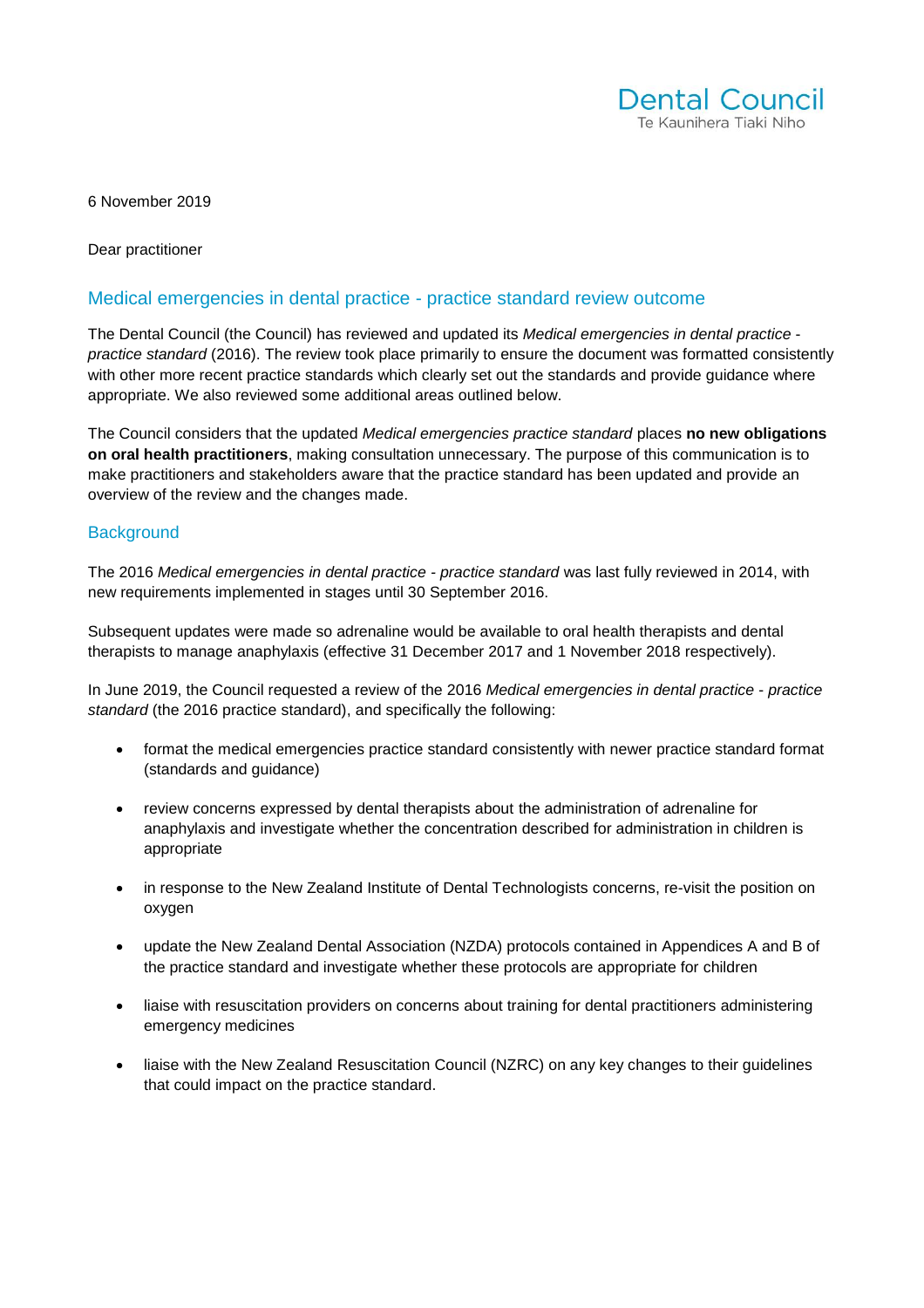# Review summary

### Key document changes

1. The updated *Medical emergencies practice standard* maintains all the information in the 2016 practice standard and has been formatted consistently with more recent Council practice standards (standards and guidance).

In general, the 'must' statements in the 2016 practice standard are set out in the 'Standards' section of the updated practice standard, and the 'should' statements are set out in the guidance.

Written procedures for managing medical emergencies was previously required by the 2016 practice standard. However, standard 8 of the updated practice standard elevates a 'recommendation' from the 2016 practice standard so that a review of the written procedures for managing medical emergencies is now required:

- $\triangleright$  You must have written procedures for managing medical emergencies where the role of each staff member is clearly defined, and review these regularly as a team to ensure staff members know and understand their role (Standard 8, pg. 11).
- 2. A small amount of further guidance was added to the updated practice standard for standards 1, 7 and 8 (see Appendix 1 of this document for the details and rationale).
- 3. During the review it was noted that the title of the 2016 practice standard was awkward: '*Medical emergencies in dental practice - practice standard'*. The title of the updated practice standard has been simplified to '*Medical emergencies practice standard*'.
- 4. To better align with terminology used in New Zealand's legislative framework, references to 'drugs' in the 2016 practice standard have been changed to 'medicines' in the updated version.

#### Use of adrenaline for anaphylaxis

We investigated concerns expressed by some dental therapists about administering adrenaline for anaphylaxis and whether the concentration described for administration in children was appropriate.

The New Zealand Resuscitation Council (NZRC) sets the guidelines and standards for resuscitation in New Zealand and combines with the Australian Resuscitation Council to publish ANZCOR (Australian and New Zealand Committee on Resuscitation) guidelines and algorithms.

The ANZCOR guidelines for using adrenaline in anaphylaxis specify the adrenaline dosages for adults and children. NZRC provides a supplementary document to the anaphylaxis flowchart which has the appropriate dosages of adrenaline for children by age, when the weight of the child is unknown. These dosage guidelines are set out in Appendix 2 of this document.

The emergency management of anaphylaxis in Appendices A and B of the updated practice standard have been updated to reflect these guidelines.<sup>1</sup>

The Council acknowledges that not all CORE Immediate or equivalent course providers cover anaphylaxis in full, with opportunities for skills training in this area. The Council believes that dentists, dental specialists, dental therapists and oral health therapists could benefit from such training, to increase confidence in administration of adrenaline in the event of anaphylaxis.

The Council will liaise with the main resuscitation course providers for oral health practitioners and encourage them to include skills training in administration of adrenaline for anaphylaxis in their CORE

 $\overline{a}$ 

<sup>1</sup> ANZCOR flowchart for anaphylaxis management - p15 NZRC supplementary dosage information - p16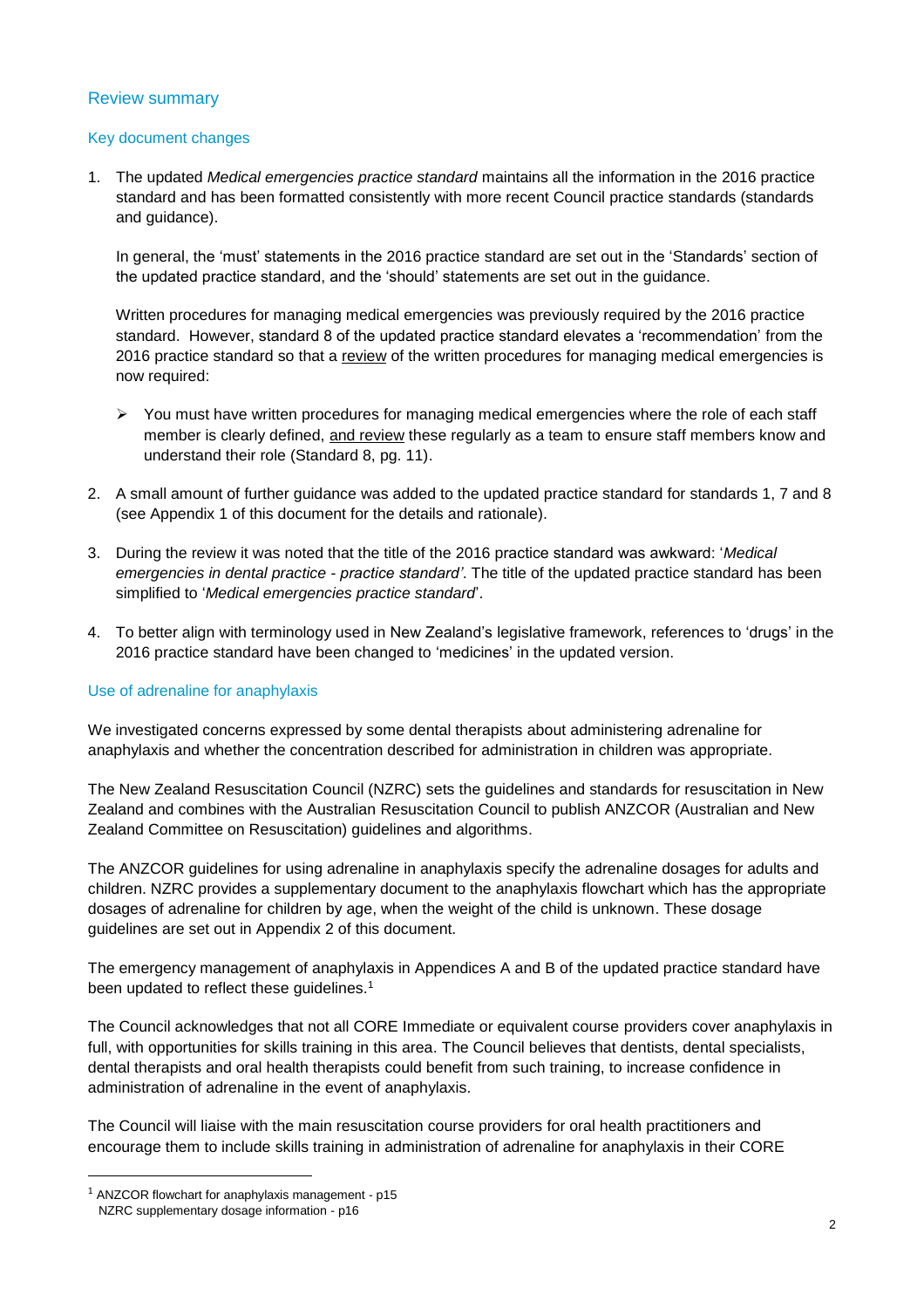Immediate or equivalent courses attended by dentists, dental specialists, oral health therapists and/or dental therapists.

### Use of oxygen

The review re-visited the obligation set out in the 2016 practice standard for oral health practitioners providing clinical care, including clinical dental technicians, to have oxygen available for administration in the event of a medical emergency (when indicated).

Following the Council's consideration of the ANZCOR guidelines and NZRC published information, and consideration of international regulatory requirements, the obligations have not changed in the updated version.

ANZCOR guideline, *9.2.10 – The Use of Oxygen in Emergencies*, includes the conditions where oxygen is recommended. Those most relevant to the dental setting are:

- $\triangleright$  during cardiopulmonary resuscitation (CPR)
- $\triangleright$  heart attack with shortness of breath
- $\triangleright$  asthma
- $\triangleright$  anaphylaxis.

The Council's minimum requirement is that all oral health practitioners (except dental technicians not undertaking restricted activities) complete CORE Immediate resuscitation training or equivalent.

This level of resuscitation training has been developed by the NZRC as the foundation level of resuscitation training that is appropriate for New Zealand's health professionals. Oropharyngeal airway insertion, bagmask ventilation and oxygen delivery for adults are covered in CORE Immediate or equivalent courses.

The General Dental Council (UK) has similar requirements for their registered dental and clinical dental technicians to have "immediate access (within the first minutes of a cardiorespiratory arrest) to oxygen….".

The Council acknowledges the extent of the training received in the safe administration of oxygen through the CORE Immediate or equivalent courses is variable. We encourage practitioners to discuss their training needs with their resuscitation course providers, to enable them to competently administer oxygen in a medical emergency, when indicated.

#### Update of Appendices A and B

Appendix A, *Medical emergency situations: specific response*, and Appendix B, *Emergency situations –quick reaction guide*, have been updated to reflect current ANZCOR guidelines and NZRC published information.

In overview:

- $\triangleright$  The current algorithm for anaphylaxis (2019) is included which covers management of anaphylaxis in adults and children.
- $\triangleright$  The information on angina and myocardial infarction has been expanded and comes under the new heading of 'Acute coronary syndrome' (although the management of these conditions essentially remains the same).
- $\triangleright$  There is a change in the emergency management of asthma, reflected in the updated appendices.
- > The algorithm for foreign body airway obstruction (2016) has been included.
- > Management of maternal collapse has been added.

The protocols contained in Appendices A and B are applicable to adults and children, with the exception of the emergency situations which are highly unlikely to occur in a child (e.g. cardiac conditions).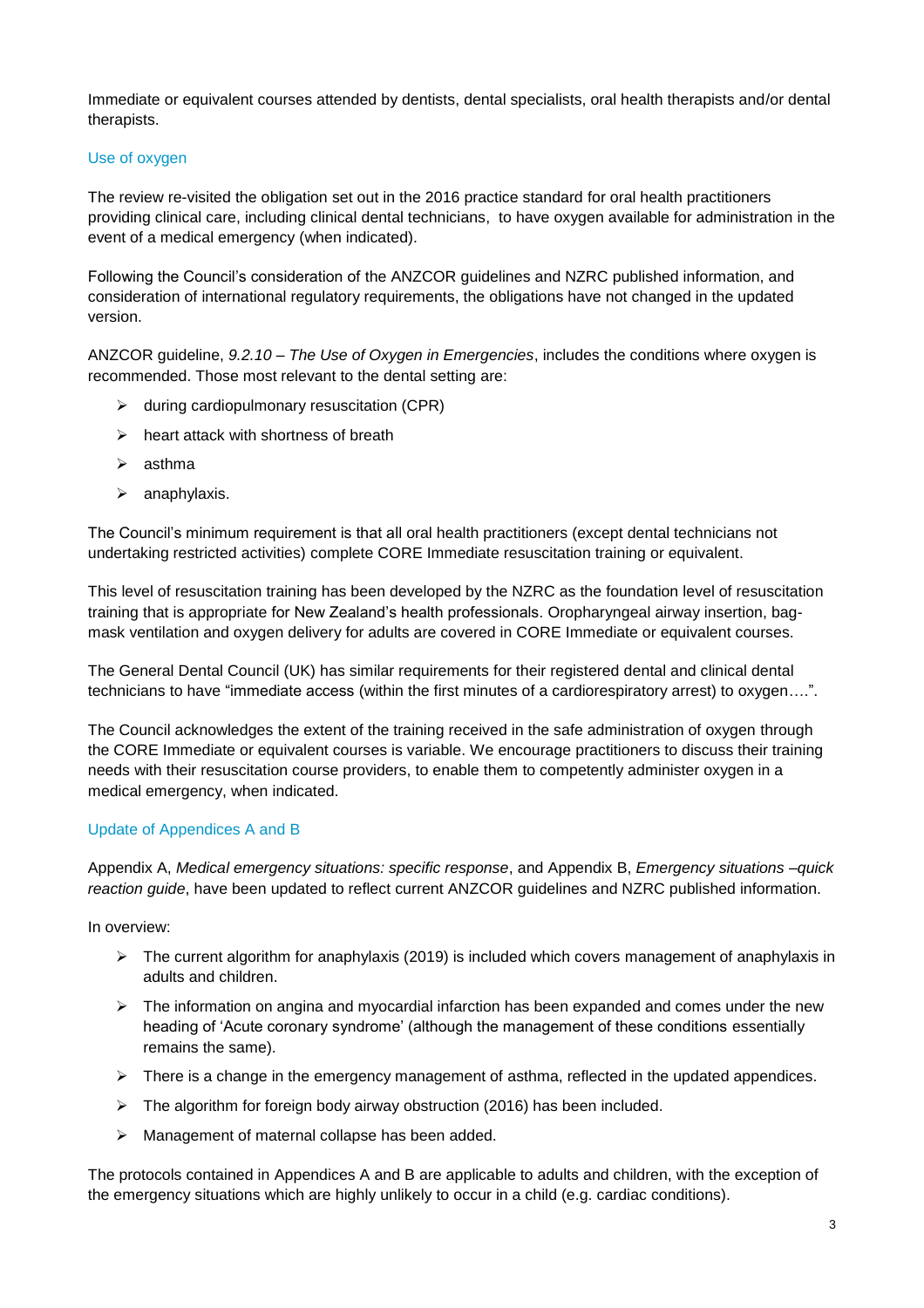The Council acknowledges the NZDA who earlier developed these Appendices, which are included in their code of practice – *Medical Emergencies in Dental Practice*.

The updated Appendices (in draft form) were shared with NZRC and NZDA for their feedback. NZRC confirmed that the information in the Appendices accurately represents ANZCOR guidelines and NZRC published information. NZDA also provided feedback—they were supportive of the updates made by the Council and will consider these when reviewing their code of practice.

#### Liaison with NZRC

NZRC confirmed there were no imminent changes planned to ANZCOR guidelines or NZRC published information that would impact upon the standards, guidance or other information contained in the updated practice standard.

#### Review outcome

#### In summary:

- 1. The title of the practice standard has been simplified to *Medical emergencies practice standard*
- 2. The updated [practice standard](https://www.dcnz.org.nz/assets/Uploads/Practice-standards/Medical-Emergencies-practice-standard.pdf) maintains all the information in the 2016 practice standard, and has been formatted consistently with other, more recent, practice standards (standards and guidance)
- 3. A small amount of further guidance has been added to the updated practice standard for standards 1,7, and 8—see Appendix 1 of this document for details
- 4. References to 'drugs' in the 2016 practice standard have been changed to 'medicines' in the updated version
- 5. Practitioners' obligations for the use of oxygen have not changed, including for clinical dental technicians
- 6. Practitioners are encouraged to discuss their training needs with their resuscitation course providers when booking, to enable them to competently administer adrenaline or oxygen, as relevant, in a medical emergency
- 7. Appendices A and B of the practice standard have been updated to reflect current ANZCOR guidelines and NZRC published information.

Yours sincerely

Mane

Marie Warner Chief Executive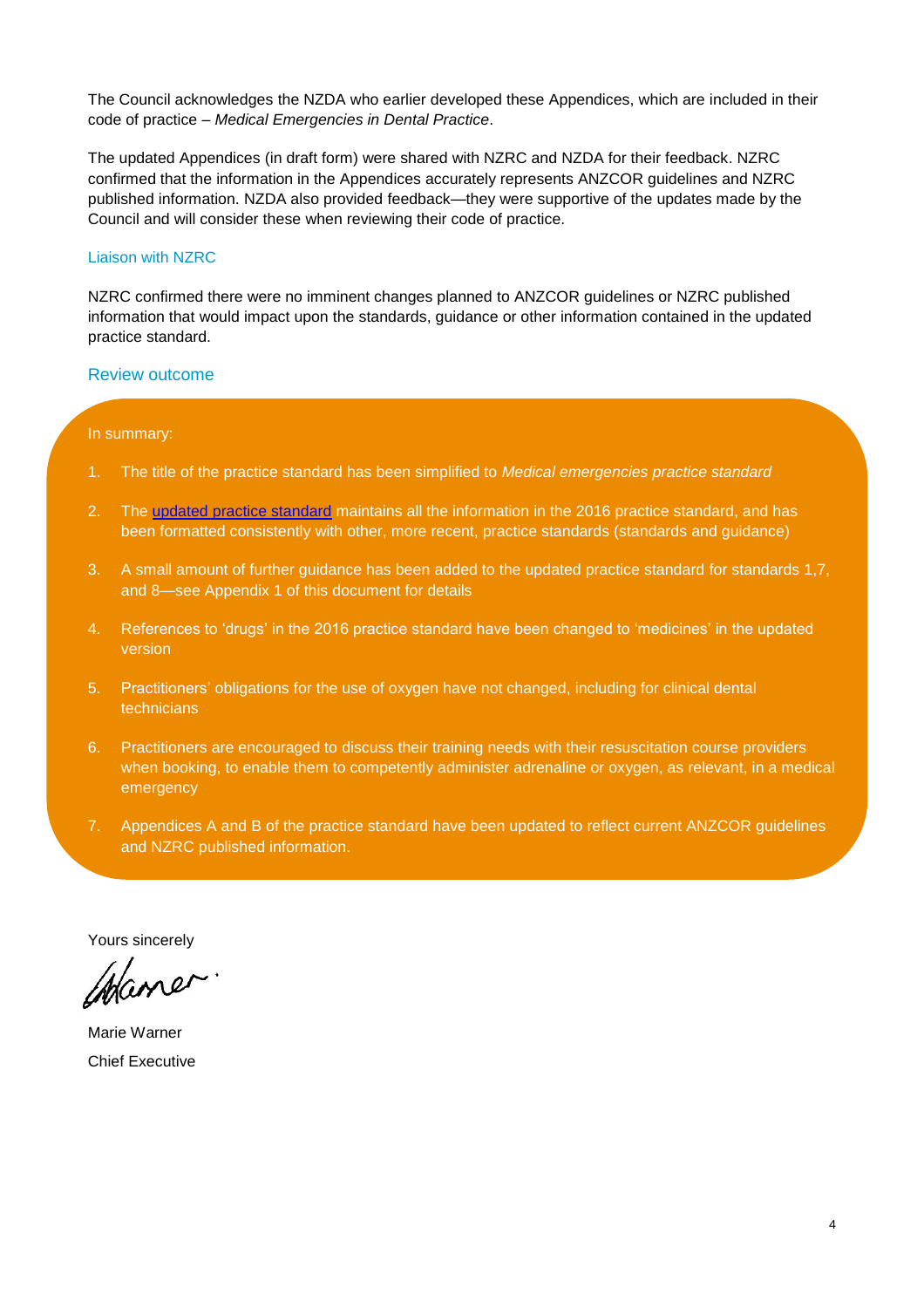| Additional guidance and rationale for adding |  |  |  |
|----------------------------------------------|--|--|--|
|                                              |  |  |  |

| <b>Standard</b> | Additional guidance not in 2016 medical emergencies practice standard                                                                                                                                                               |
|-----------------|-------------------------------------------------------------------------------------------------------------------------------------------------------------------------------------------------------------------------------------|
| 1               | $\triangleright$ Include in the medical history: past medical history, current medical conditions, current<br>medications (prescribed and non-prescribed), and allergies                                                            |
|                 | Update the medical history at each appointment (this may be done verbally) and<br>➤<br>document any changes in the patient record.                                                                                                  |
|                 | Rationale: to provide consistency with the guidance given related to medical history in the<br>Sedation and Patient records and privacy of information practice standards.                                                          |
| $\overline{7}$  | $\triangleright$ Check the availability and expiry dates of medicines at least 6 monthly                                                                                                                                            |
|                 | Rationale: to align the checking of medicine expiry dates with checking of equipment and<br>review of procedures for managing medical emergencies so that all take place at least 6<br>monthly, and most probably at the same time. |
| 8               | Consider incorporating role play or 'staging' of a medical emergency in the review, to give<br>≻<br>staff members the opportunity to practise their respective roles.                                                               |
|                 | Rationale: to create more active involvement of staff members to promote a team approach to<br>the management of medical emergencies, to ensure an appropriate and coordinated<br>response.                                         |